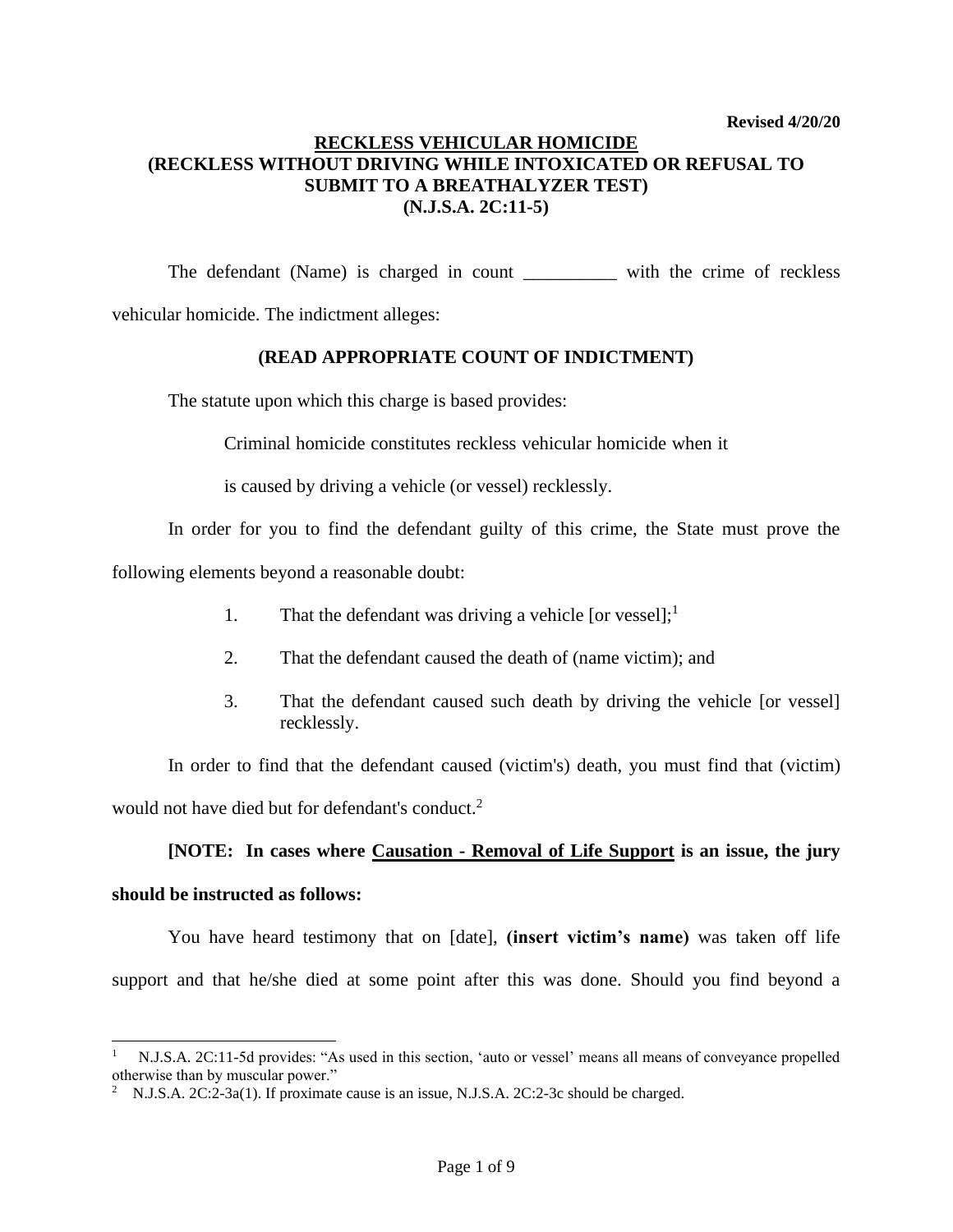reasonable doubt that **(insert victim's name)** died from medical complications that resulted from injuries caused by defendant's actions, the removal of life support, in this case (method of removal), is not an intervening cause that relieves defendant of any criminal liability for those actions.<sup>3</sup> That is, if defendant's actions set in motion **(insert victim's name)** need for life support, without which death would result naturally, then the causal link between defendant's action and the death of **(insert victim's name)** was not broken by an unforeseen, extraordinary act when **(insert victim's name)** was removed from life support and then expired, unless there was an intervening volitional act of another.**]** 4

## **[CHARGE IN ALL CASES]**

A person acts recklessly when he/she consciously disregards a substantial and unjustifiable risk that death will result from his/her conduct. The risk must be of such a nature and degree that, considering the nature and purpose of the defendant's conduct and the circumstances known to him/her, disregard of the risk involves a gross deviation from the standard of conduct that a reasonable person would observe in the defendant's situation.

In other words, in order for you to find that the defendant drove a vehicle [or vessel] recklessly, the State must prove beyond a reasonable doubt that the defendant was aware he/she was operating a vehicle [or vessel] in such a manner or under such circumstances as to create a substantial and unjustifiable risk of death to another. The State must also prove beyond a reasonable doubt that the defendant consciously disregarded this risk and that the disregard of the risk was a gross deviation from the way a reasonable person would have conducted

<sup>3</sup> State v. Pelham, 176 N.J. 44, 455-456 and n. 2 (2003).

Pelham, 176 N.J. at 467.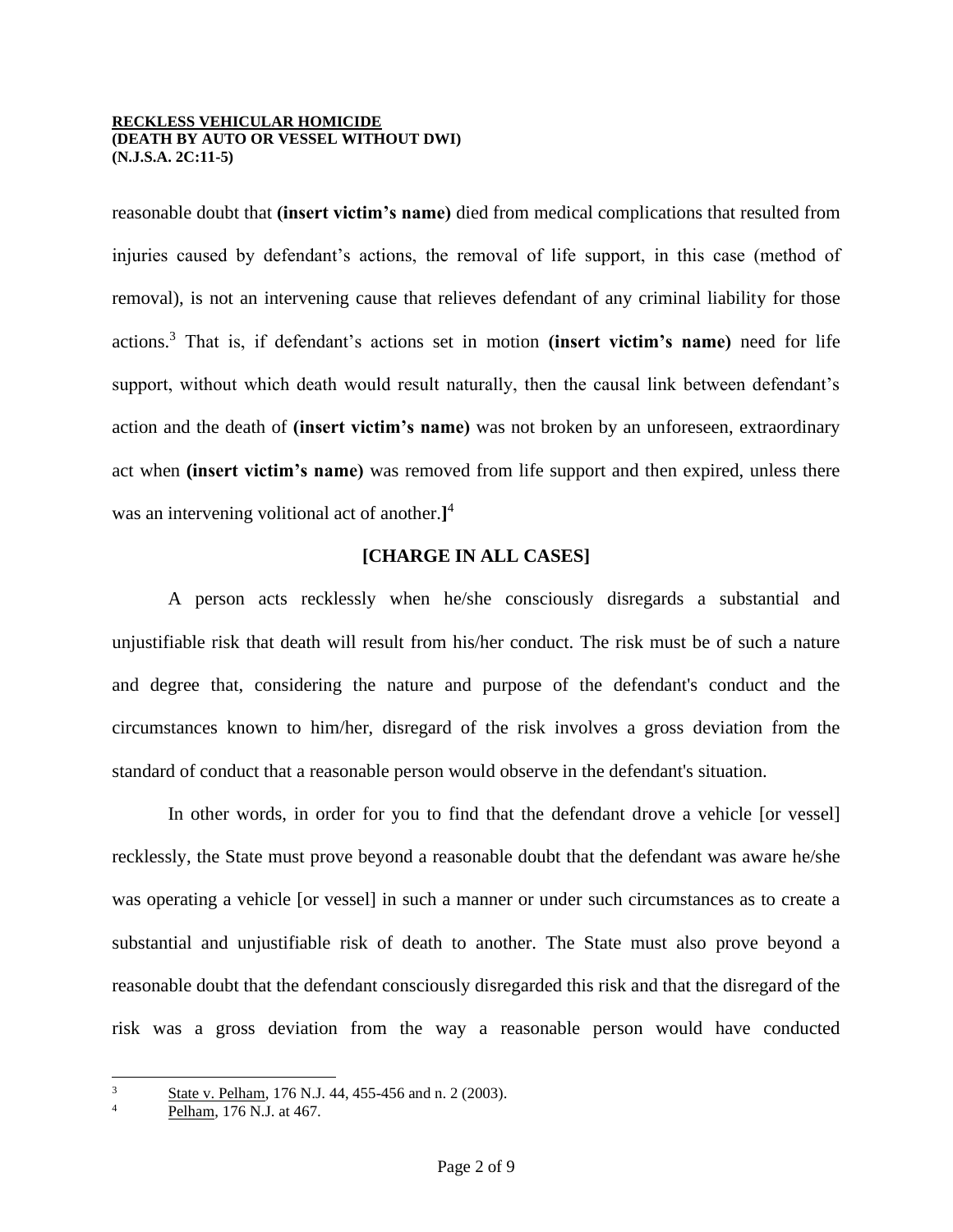himself/herself in the situation.

Recklessness is a condition of the mind that cannot be seen and that can often be determined only from inferences from conduct, words, or acts. It is not necessary for the State to produce a witness to testify that the defendant stated that he/she acted with a particular state of mind. It is within your power to find that proof of recklessness has been furnished beyond a reasonable doubt by inferences that may arise from the nature of the acts and circumstances surrounding the conduct in question.

## **[WHERE A VIOLATION OF THE MOTOR VEHICLE STATUTES IS ALLEGED, ADD THE FOLLOWING:]**

The State alleges the defendant's conduct involved [a] violation[s] of the motor vehicle laws of this State. Specifically, it is alleged that the defendant **[list motor vehicle violations alleged and their elements]**. It may be necessary for you to determine **[Choose as appropriate:** (whether defendant violated the statute regarding using a hand-held wireless communication device) / (whether defendant failed to maintain a lane)**]**, as I will explain shortly. However, with (that/those) possible exception(s), whether a defendant is guilty or not guilty of a motor vehicle offense will be determined by an appropriate court.<sup>5</sup> It is not your job to decide whether he/she is guilty or not guilty of any motor vehicle offense other than **[Choose as appropriate:** (using a hand-held wireless communication device) / (failing to maintain a lane)**]**. Rather, you may consider the evidence that he/she committed [a] motor vehicle offense[s] in deciding whether he/she was driving recklessly.

## **[CHARGE WHERE APPROPRIATE: LACK OF SLEEP]**

5

State v. Muniz, 118 N.J. 319 (1990).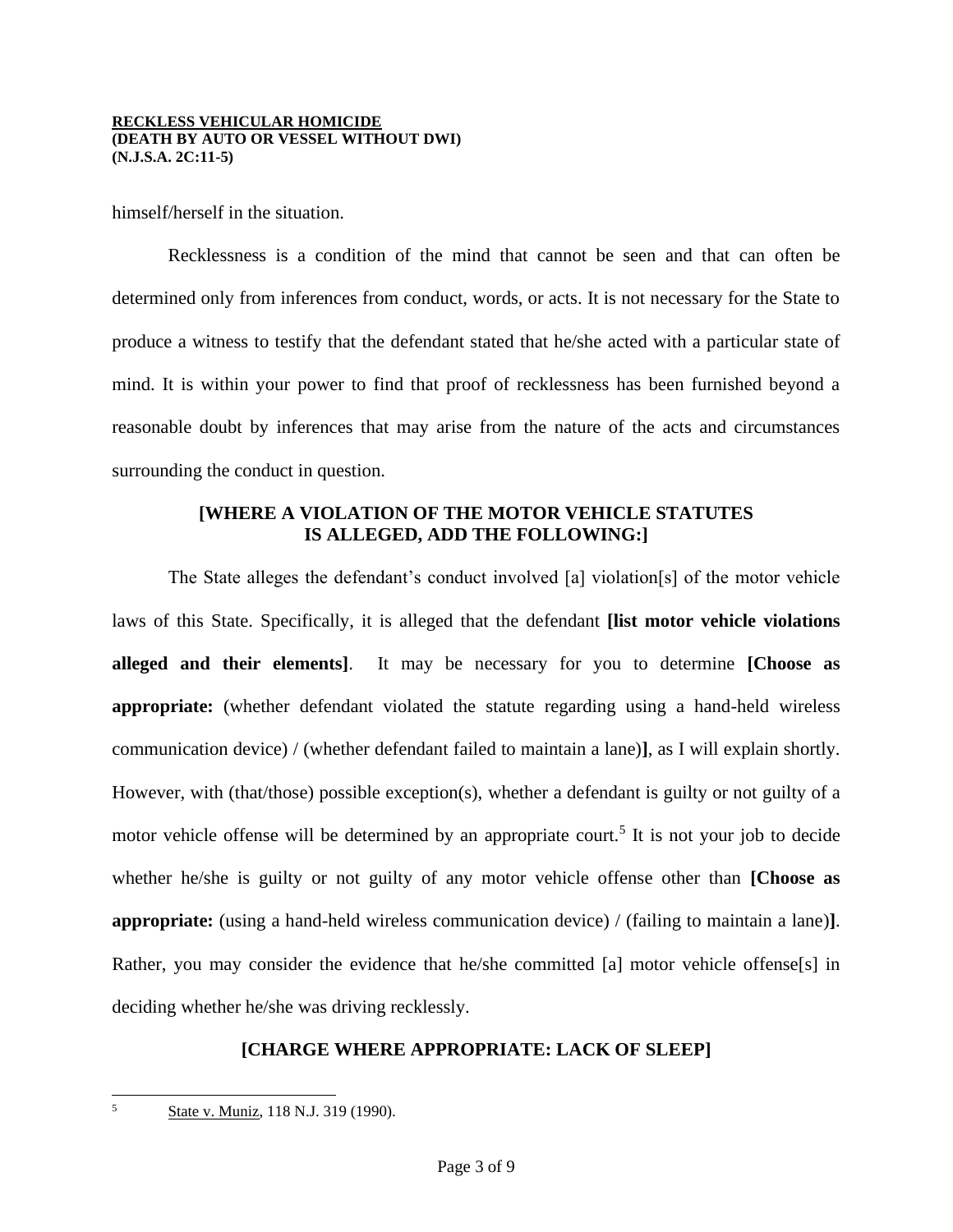In this case, the State alleges the defendant may have fallen asleep while driving [or that defendant was driving after having been without sleep for a period in excess of 24 consecutive hours]. Proof that defendant may have fallen asleep [or that defendant was driving after having been without sleep for a period in excess of 24 consecutive hours] may give rise to an inference that defendant was driving recklessly.<sup>6</sup> However, you are never required or compelled to draw this inference. It is your exclusive province to determine whether the facts and circumstances shown by the evidence support any inference and you are always free to accept or reject the inference as you deem appropriate.

### **[CHARGE WHERE APPROPRIATE: HAND-HELD WIRELESS COMMUNICATION DEVICE]**

The State alleges that the defendant was using a hand-held wireless telephone while driving a motor vehicle in violation of New Jersey law.<sup>7</sup> The pertinent part of that law states that the use of a wireless telephone or electronic communication device by an operator of a moving motor vehicle on a public road or highway is unlawful except when the telephone is a hands-free wireless telephone or the electronic device is used hands-free, provided that the actual placement of the phone in the vehicle does not interfere with the operation of federally required safety equipment, and the operator exercises a high degree of caution in the operation of the motor vehicle.<sup>8</sup>

## **[CHOOSE AS APPROPRIATE]**

The operator of a motor vehicle may use a hand-held wireless telephone while driving

<sup>6</sup> N.J.S.A. 2C:11-5a.

The statute does not apply to the use of a citizen's band radio or two-way radio by an operator of a moving commercial motor vehicle or authorized emergency vehicle on a public road or highway. N.J.S.A. 39:4-97.3.

<sup>8</sup> N.J.S.A. 39:4-97.3a.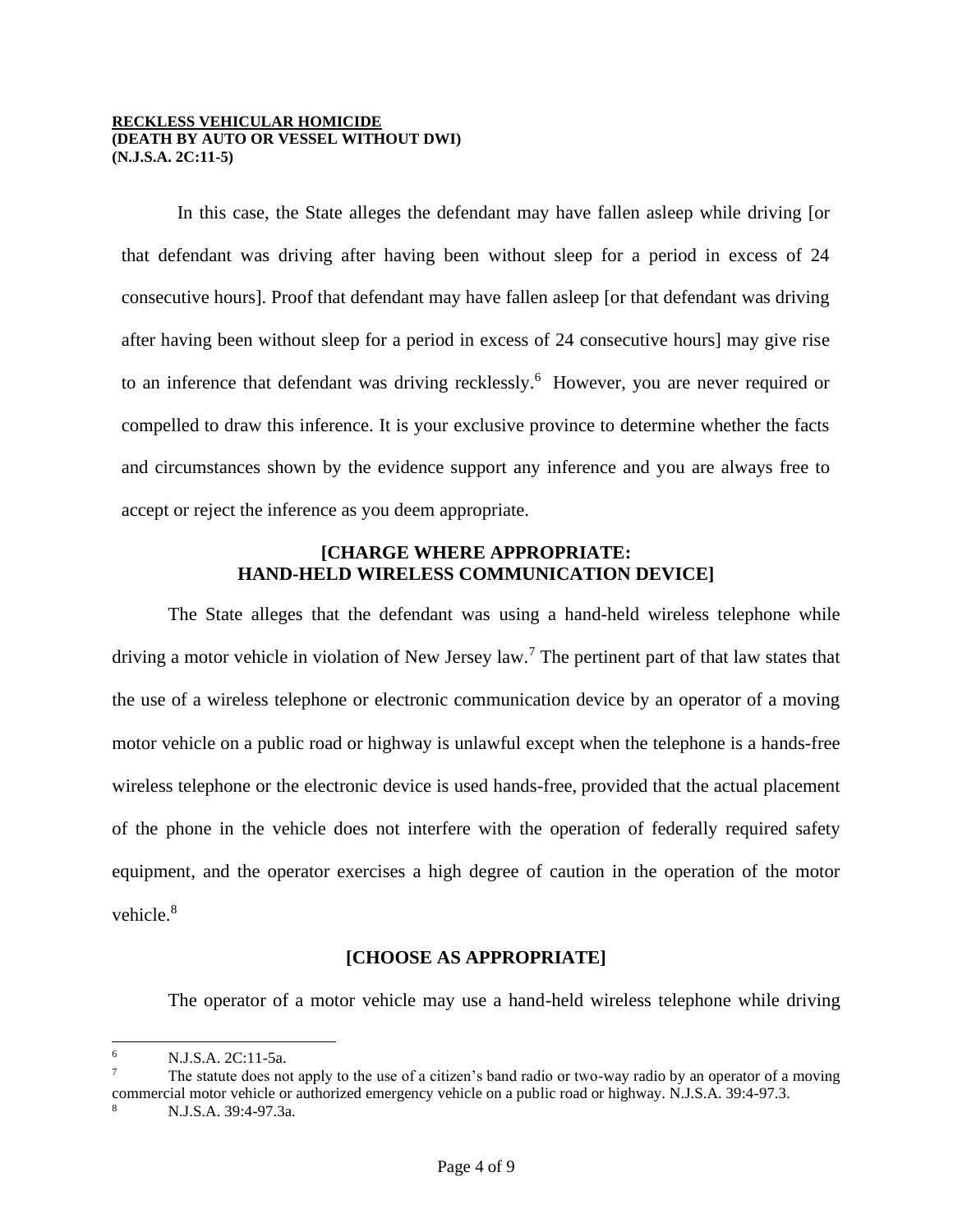with one hand on the steering wheel only if:

- The operator has reason to fear for his/her life or safety, or believes that a criminal act may be perpetrated against himself/herself or another person.<sup>9</sup>
- The operator is using the telephone to report to appropriate authorities a fire, traffic accident, a serious road hazard or medical or hazardous materials emergency, or to report the operator of another motor vehicle who is driving in a reckless, careless or otherwise unsafe manner or who appear to be driving under the influence of alcohol or drugs. $10$

## **[RESUME CHARGE ON HAND HELD WIRELESS COMMUNICATION DEVICE]**

"Hands-free wireless telephone" means a mobile telephone that has an internal feature or function, or that is equipped with an attachment or addition, whether or not permanently part of such mobile telephone, by which a user engages in a conversation without the use of either hand; provided, however, this definition shall not preclude the use of either hand to activate, deactivate, or initiate a function of the telephone.<sup>11</sup>

"Use" of a wireless telephone or electronic communication device shall include, but shall not be limited to, talking or listening to another person on the telephone, text messaging, or sending an electronice message via the wireless telephone or electronic communication device.<sup>12</sup>

Proof that defendant used a hand-held wireless communication device in violation of this

<sup>&</sup>lt;sup>9</sup> N.J.S.A. 39:4-97.3b(1).<br><sup>10</sup> N.J.S.A. 20:4. 97.3b(2).

<sup>&</sup>lt;sup>10</sup> N.J.S.A. 39:4-97.3b(2).

<sup>&</sup>lt;sup>11</sup> N.J.S.A. 39:4-97.3b(2).<br><sup>12</sup> N.J.S.A. 39:4-97.3b(2).

<sup>12</sup> N.J.S.A. 39:4-97.3b(2).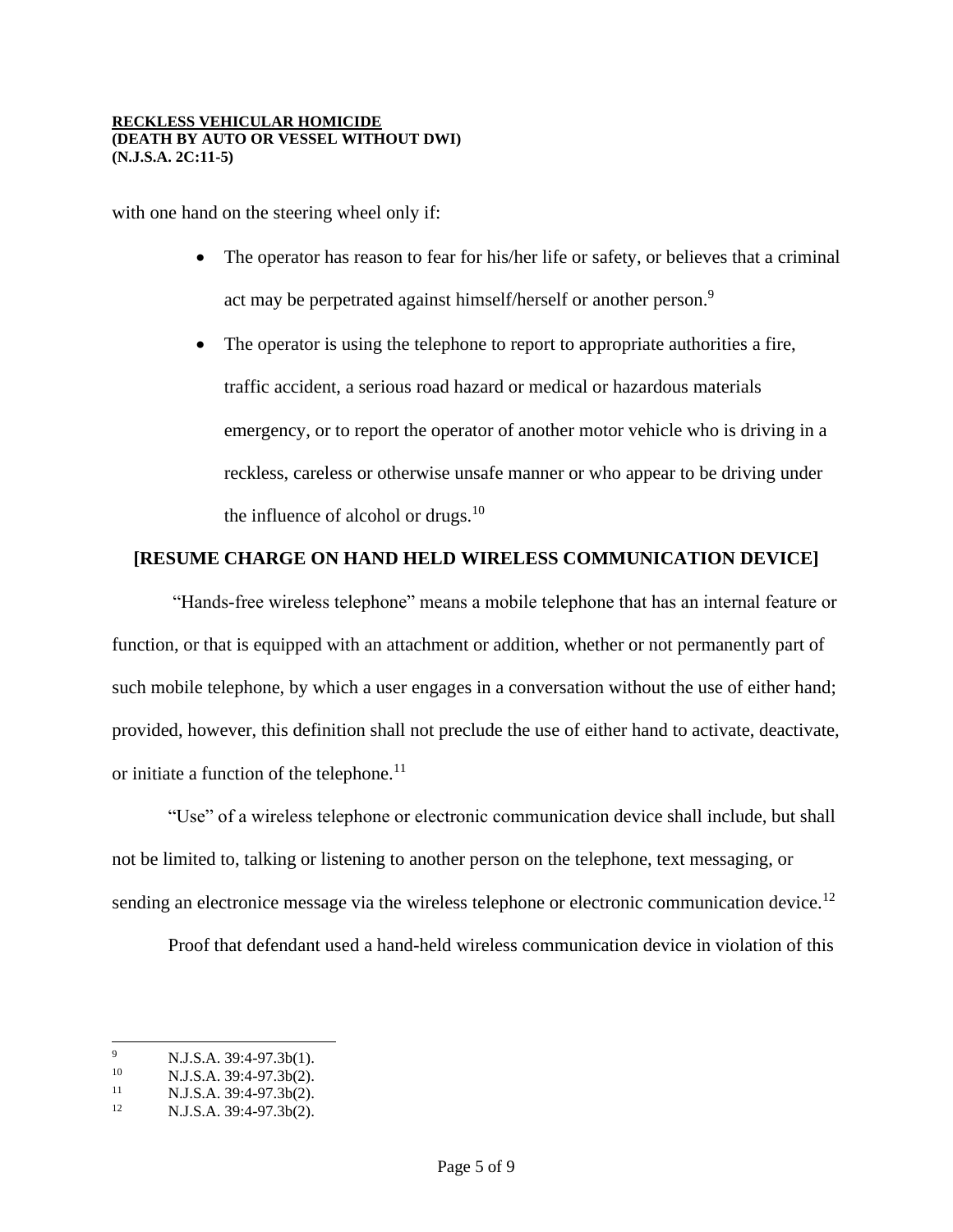motor vehicle statute may give rise to an inference that defendant was driving recklessly.<sup>13</sup>

However, you are never required or compelled to draw this inference. It is your exclusive

province to determine whether the facts and circumstances shown by the evidence support any

inference and you are always free to accept or reject the inference as you deem appropriate.

## **[CHARGE WHERE APPROPRIATE: FAILURE TO MAINTAIN LANE] 14**

The State alleges that the defendant failed to maintain a lane while operating a motor

vehicle, in violation of N.J.S.A. 39:4-88. That section of the law states,

When a roadway has been divided into clearly marked lanes for traffic, drivers of vehicles shall obey the following regulation(s):

## **[CHOOSE AS APPROPRIATE]**

a. A vehicle shall normally be driven in the lane nearest the right-hand edge or curb of the roadway when that lane is available for travel, except when overtaking another vehicle or in preparation for a left turn.

b. A vehicle shall be driven as nearly as practicable entirely within a single lane and shall not be moved from that lane until the driver has first ascertained that the movement can be made with safety.

c. Upon a highway which is divided into 3 lanes, a vehicle shall not be driven in the center lane except when overtaking or passing another vehicle or in preparation for a left turn or unless the center lane is at the time allocated for traffic moving in the direction the vehicle is proceeding and is signposted to give notice of that allocation.

d. The State Highway Commissioner may by regulation or local authorities may by resolution or ordinance with respect to highways under their jurisdiction designate right-hand lanes for slow moving traffic and inside lanes for traffic moving at the speed designated for the district as provided under this chapter, and when the lanes are signposted or marked to give notice of the designation a vehicle may be driven in any lane allocated to traffic moving in the

<sup>13</sup> N.J.S.A. 2C:11-5a.<br><sup>14</sup> N.J.S.A. 2C:11-5a.

<sup>14</sup> N.J.S.A. 2C:11-5a. This section should only be read for offenses that occurred after January 16, 2018.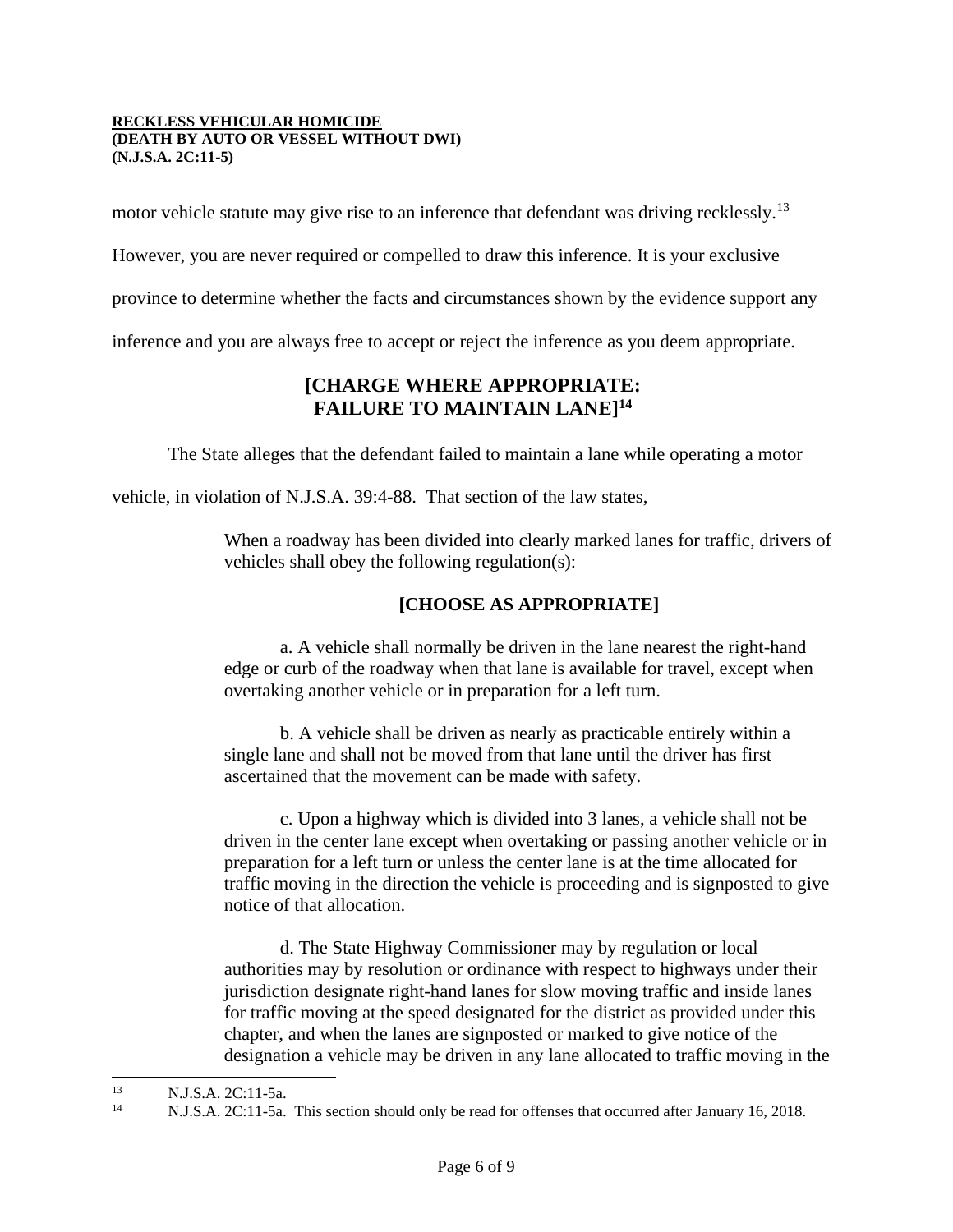direction in which it is proceeding, but when traveling within the inside lanes the vehicle shall be driven at approximately the speed authorized in such lanes and speed shall not be decreased unnecessarily so as to block, hinder or retard traffic.

e. When such roadway had been divided in such a manner that there are three or more lanes for traffic in any one direction, no truck of 10,000 pounds registered gross weight or over shall be driven in the farthest left-hand lane, except:

- (1) when and to the extent necessary to prepare for a left turn; a truck may be driven in the farthest left lane for up to one mile to prepare for a left hand turn as authorized under this paragraph;
- (2) when necessary to enter or leave such roadway by entrance or exit to or from the left lane ; a truck may be driven in the farthest left lane for up to one mile to prepare to enter or leave the roadway as authorized under this paragraph;
- (3) when reasonably necessary in response to emergency conditions; for the purposes of this paragraph, "emergency conditions" shall include, but not be limited to: poor visibility, snow, accidents, or the presence of emergency vehicles.

Proof that the defendant violated this section may give rise to an inference that defendant

was driving recklessly. However, you are never required or compelled to draw this inference. It

is your exclusive province to determine whether the facts and circumstances shown by the

evidence support any inference and you are always free to accept or reject the inference as you

deem appropriate.

## **[CHARGE IN ALL CASES]**

In conclusion, the three elements of the crime of reckless vehicular homicide are:

- 1. That the defendant was driving a vehicle [or vessel];
- 2. That the defendant caused the death of (name victim); and
- 3. That the defendant caused such death by driving the vehicle [or vessel]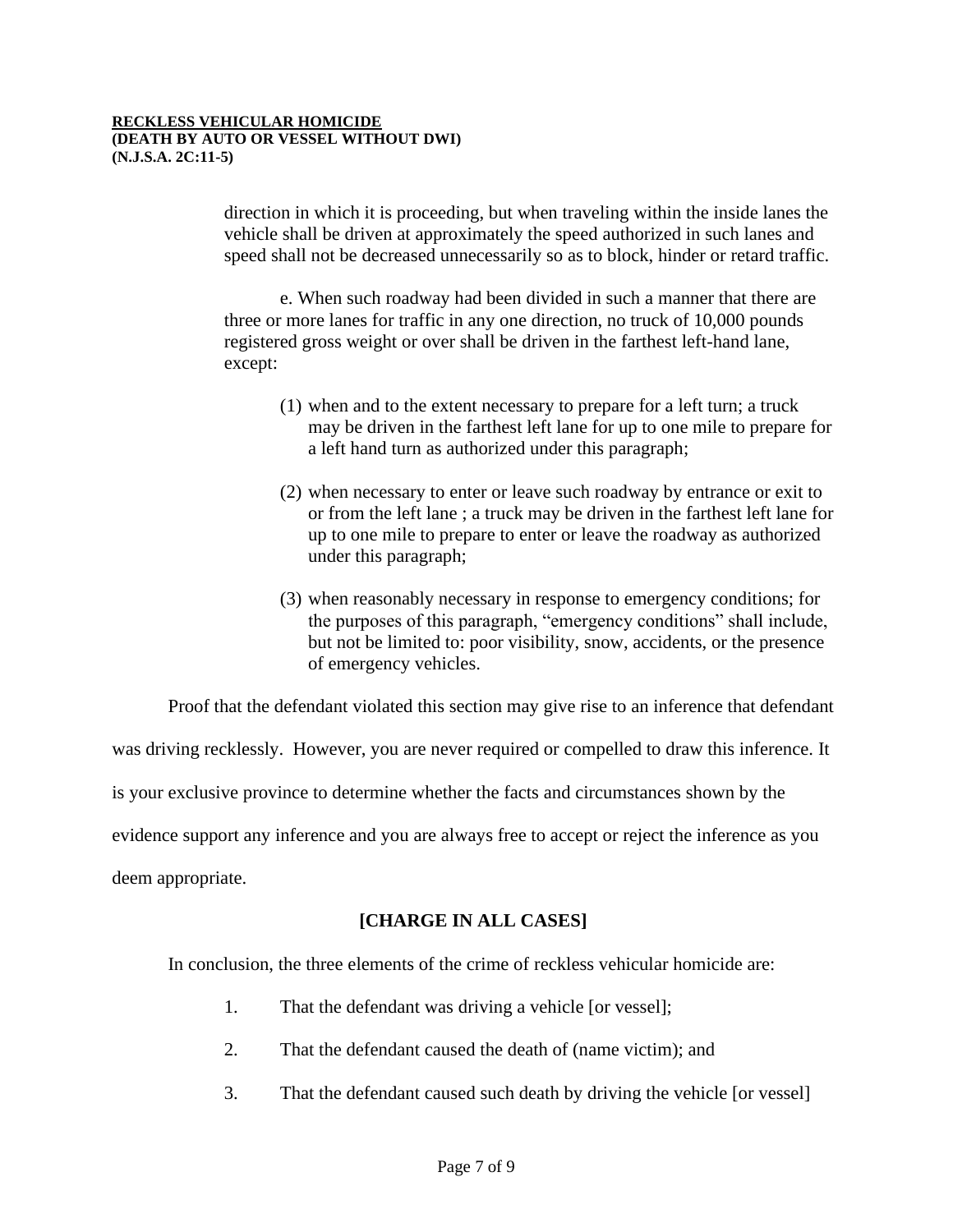recklessly.

If the State has failed to prove any element beyond a reasonable doubt, then you must find the defendant not guilty of vehicular homicide.

If you are satisfied that the State has proven each and every one of these elements beyond a reasonable doubt, then you must find the defendant guilty of vehicular homicide.<sup>15</sup>

## **[CHARGE IF JURY WAS INSTRUCTED ON THE N.J.S.A. 2C:11-5(b)(5) PERMISSIVE INFERENCE (FAILURE TO MAINTAIN LANE)):**

If you have found the defendant guilty of Reckless Vehicular Homicide you must then answer an additional question on your Verdict Sheet, asking whether the defendant engaged in any additional conduct, other than failing to maintain a lane, that would constitute driving recklessly.<sup>16</sup> The defendant has asserted that he/she engaged in no other reckless conduct in the operation of the vehicle and the State alleges otherwise.

The defendant has the burden of proving the absence of any other reckless conduct by a preponderance of evidence. The term "preponderance of the evidence" means the greater weight of credible evidence in the case. It does not necessarily mean the evidence of the greater number of witnesses but means that evidence which carries the greater convincing power to

your minds.

<sup>15</sup> If the State seeks a mandatory period of parole ineligibility under N.J.S.A. 2C:11-5b(1), due to driving while intoxicated or driving while suspended at the time of the incident, a bifurcated proceeding may be required to establish the necessary predicate facts. N.J.S.A. 2C:11-5b provides for a mandatory sentence to be imposed by the court following a sentencing hearing requiring proof of specified elements by a preponderance of the evidence, but the Sixth Amendment requires that a jury find any fact that increases the mandatory minimum sentence beyond a reasonable doubt. Alleyne v. United States, 133 S.Ct. 2151 (2013), State v. Grate, 220 N.J. 317, 334 (2015). Thus, these sentencing issues should now be presented to the jury for its consideration under the reasonable doubt standard. State v. Johnson, 166 N.J. 523 (2001); State v. Stanton, 339 N.J. Super. 1 (App. Div. 2001), certif. granted 169 N.J. 609 (2001). In appropriate cases, bifurcation may be necessary to prevent prejudice to defendant (e.g., where driving on the revoked list is relevant to sentencing but not to guilt). See State v. Bakka, 350 N.J. Super. 43 (App. Div. 2002).

<sup>16</sup> N.J.S.A. 2C:11-5b(5).